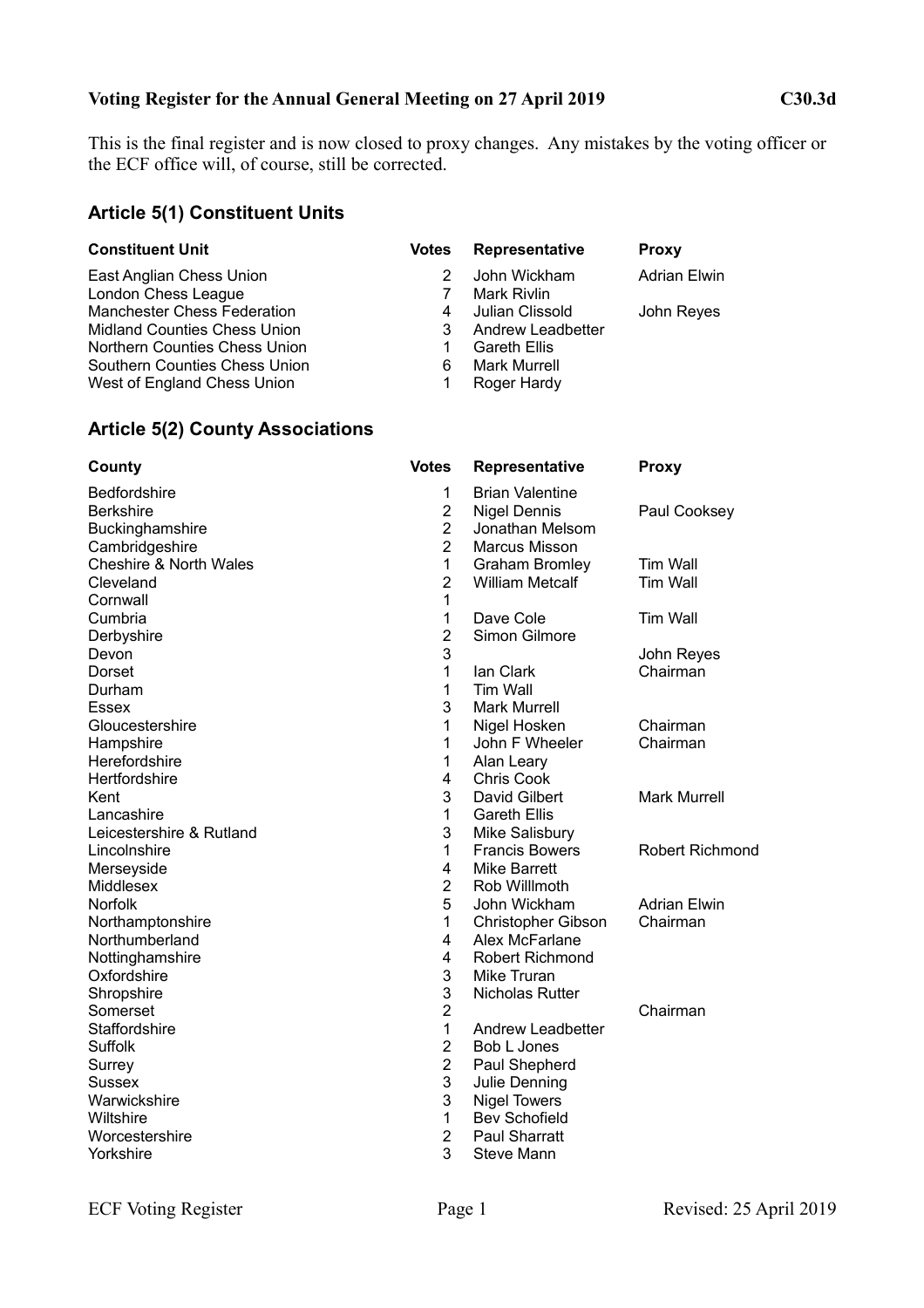# **Article 5(3) Chess Leagues**

| League                                | <b>Votes</b>   | Representative           | <b>Proxy</b>            |
|---------------------------------------|----------------|--------------------------|-------------------------|
| 4NCL                                  | 14             | Mike Truran              |                         |
| Birmingham & District League          | 8              | Peter Hughes             |                         |
| Blackpool & Fylde League              | $\overline{2}$ | Philip Raynor            | <b>Michael Farthing</b> |
| Bournemouth & District League         | $\overline{2}$ | lan Clark                | Chairman                |
| <b>Bradford &amp; District League</b> | $\mathbf{1}$   | David Barlow             |                         |
| <b>Briant Poulter Chess League</b>    | $\overline{2}$ | Neill Cooper             | Rob Willmoth            |
| <b>Bristol &amp; District League</b>  | 6              |                          |                         |
| Bronowski Trophy                      | $\mathbf{1}$   | <b>Nick Faulks</b>       |                         |
| Bury & Rochdale League                | 1              | <b>Bill O'Rourke</b>     | Tim Wall                |
| Cannock & District League             | 1              | <b>Andrew Leadbetter</b> |                         |
| Central Lancashire League             | 1              | <b>Bill O'Rourke</b>     | <b>Tim Wall</b>         |
| Central London League                 | $\overline{2}$ | <b>Robert Stern</b>      |                         |
| Chess 2020 (under review)             | 0              |                          |                         |
| <b>Chester &amp; District League</b>  | $\overline{2}$ | David Robertson          | Malcolm Pein            |
| Chiltern League                       | 1              | <b>Nigel Dennis</b>      | Paul Cooksey            |
| <b>City Chess Association</b>         | 1              | <b>Terry Skippen</b>     | Rob Willmoth            |
| Coventry & District League            | $\overline{2}$ | <b>Hok Chiu</b>          |                         |
| Croydon & District League             | 1              | Angus French             |                         |
| Darlington & District League          | 1              | Peter McKay              |                         |
| Dudley & District League              | 1              | Paul Sharratt            |                         |
| Exeter & District League              | 1              | Tim Paulden              |                         |
| Hertford & District League            | 1              | <b>Charles Willbe</b>    | Chris Majer             |
| Hillingdon & District League          | 1              | Nigel Colter             |                         |
| Hull & District Chess Association     | 3              | Stephen Greep            | Mike Truran             |
| Lancaster & Morecambe League          | 1              | Michael Farthing         |                         |
| Leamington & District League          | 3              | Gordon Christie          |                         |
| Leeds League                          | 3              | Ihor Lewyk               | <b>Steve Mann</b>       |
| London Public Service Chess League    | $\overline{2}$ | David Gilbert            | <b>Robert Stern</b>     |
| Mid-Sussex League                     | $\overline{2}$ | Julie Denning            |                         |
| North Circular Chess League           | $\overline{2}$ | Gary Cook                |                         |
| North Essex League                    | $\overline{2}$ | Chris Fegan              |                         |
| North Gloucestershire Chess League    | $\overline{2}$ | Nigel Hosken             | Chairman                |
| North Staffordshire League            | 3              | Andrew Leadbetter        |                         |
| Portsmouth & District League          | 1              | John F Wheeler           | Chairman                |
| South East Lancashire League          | 1              | John Reyes               |                         |
| Southend & District League            | $\overline{2}$ | <b>Howard Grist</b>      |                         |
| Southampton League                    | $\overline{2}$ | <b>Malcolm Clarke</b>    |                         |
| South Tynedale League                 | 1              | Dave Cole                | Tim Wall                |
| <b>Stockport Chess League</b>         | 4              | John Reyes               |                         |
| Stockport Rapidplay League            | 1              | John Reyes               |                         |
| <b>Surrey Border League</b>           | $\overline{2}$ | Michael Gunn             |                         |
| Thanet & East Kent Chess League       | $\overline{2}$ | lan Hames                |                         |
| <b>Torbay League</b>                  | $\overline{2}$ |                          |                         |
| <b>Thames Valley League</b>           | $\overline{2}$ | Nigel Dennis             | Paul Shepherd           |
| Warrington & District Chess League    | $\overline{2}$ | <b>Gareth Ellis</b>      |                         |
| <b>Wirral Chess League</b>            | $\overline{2}$ | David Farley             |                         |
| Wolverhampton & District Chess League | 3              | Andrew Leadbetter        |                         |
| Worcester & District League           | 1              | Paul Sharratt            |                         |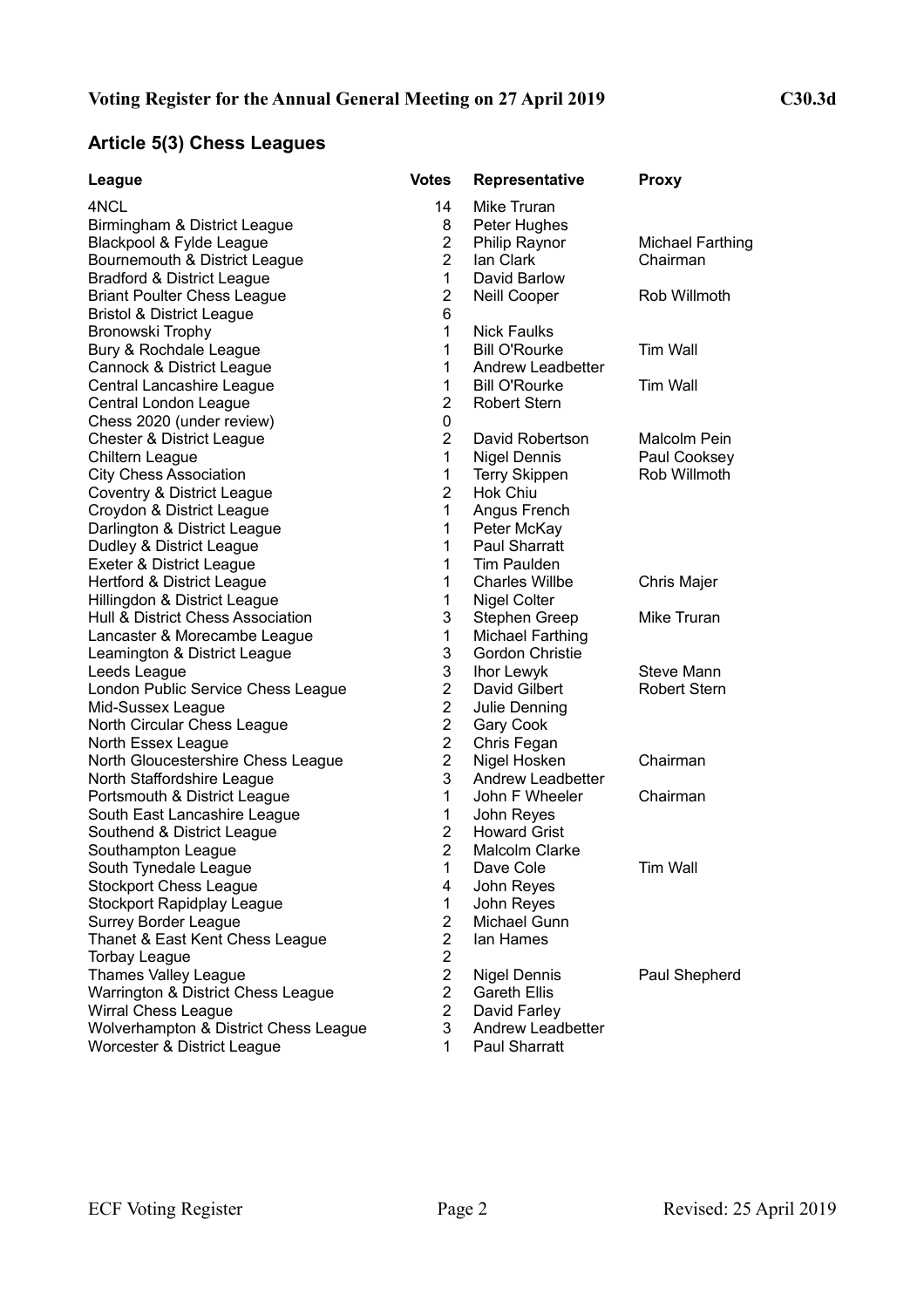# **Article 5(4) Chess Congresses**

| <b>Congress</b>                                       | <b>Votes</b>      | <b>Representative</b>               | <b>Proxy</b>            |
|-------------------------------------------------------|-------------------|-------------------------------------|-------------------------|
| <b>Barnet Knights</b>                                 | $\overline{2}$    | Rob Willmoth                        |                         |
| Berks & Bucks Congress                                | 1                 | <b>Nigel Dennis</b>                 | Paul Cooksey            |
| <b>Blackpool Chess Conference</b>                     | $\overline{2}$    | <b>Bill O'Rourke</b>                | Tim Wall                |
| <b>Bolton Easter Congress</b>                         | 1                 | Rod Middleton                       | John Reyes              |
| <b>British Rapidplay</b>                              | 1                 | <b>Brent Kitson</b>                 |                         |
| <b>Bury St Edmunds Congress</b>                       | 1                 | John Wickham                        | <b>Adrian Elwin</b>     |
| Castle Chess                                          | 1                 | Tony Corfe                          |                         |
| <b>Central London Chess Congress</b>                  | 1                 | John Sargent                        |                         |
| <b>Chess Coaching Services</b>                        | $\overline{2}$    | Rob Willmoth                        |                         |
| Chess Masters (under review)                          | 0                 |                                     |                         |
| <b>Coulsdon Chess Fellowship</b>                      | 5                 | Scott Freeman                       |                         |
| <b>Crowborough Congress</b>                           | $\mathbf 1$       | Julie Denning                       |                         |
| <b>Chess in Schools and Communities</b>               | 5                 | Chris Fegan                         |                         |
| Delancey UK Schools Chess Challenge                   | 9                 | Sarah Longson                       | Mike Truran             |
| Doncaster Congress                                    | 1                 | Steve Mann                          |                         |
| e2e4 (under review)                                   | 0                 |                                     |                         |
| East Devon Chess Congress                             | 1                 | Sean Pope                           |                         |
| Frodsham Congress                                     | 1                 | Pat Ridley                          |                         |
| Frome                                                 | 1                 | Gerry Jepps                         | Chairman                |
| <b>Golders Green</b>                                  | 5                 | Adam Raoof                          | Rob Willmoth            |
| <b>Gibraltar Masters</b>                              | 5                 | <b>Stuart Conquest</b>              | Malcolm Pein            |
| <b>Hampstead Congress</b>                             | 5                 | Adam Raoof                          | Rob Willmoth            |
| Hastings International                                | $\overline{2}$    | Alan Hustwayte                      |                         |
| <b>Heywood Congress</b><br>Kidlington Chess Tournment | $\mathbf{1}$<br>1 | <b>Bill O'Rourke</b><br>Mike Truran | <b>Tim Wall</b>         |
| Kent Junior Chess Association                         | 3                 | <b>Simon Metcalf</b>                |                         |
| King's Place Chess Festival                           | 1                 | Adam Raoof                          | Rob Willmoth            |
| Leek Congress                                         | 1                 | Roger Edwards                       |                         |
| <b>Leyland Congress</b>                               | 1                 | David Clayton                       | Alex McFarlane          |
| London Junior Chess Championships                     | 5                 | Ezra Lutton                         |                         |
| <b>Maidenhead Juniors</b>                             | 3                 | <b>Nigel Dennis</b>                 | Paul Cooksey            |
| National Chess Junior Squad                           | 1                 | Marc Shaw                           |                         |
| Northumbria Junior Chess Association                  | 1                 | Tim Wall                            |                         |
| <b>Pimlico Summer Tournament</b>                      | 1                 | <b>Robert Stern</b>                 |                         |
| <b>Preston Chess Congress</b>                         | 1                 | <b>Malcolm Peacock</b>              | <b>Michael Farthing</b> |
| Royal Beacon Seniors                                  | 1                 | <b>Bob Jones</b>                    |                         |
| Scarborough Congress                                  | $\overline{2}$    | Alex McFarlane                      |                         |
| South Lakes Congress                                  | 1                 | Dave Cole                           | Tim Wall                |
| Southend Easter Congress                              | 1                 | Gavin Hughes                        |                         |
| <b>St Albans Congress</b>                             | 1                 | Ray Claret                          |                         |
| Stockport Rapidplay                                   | 1                 | Peter Taylor                        | John Reyes              |
| <b>Surrey Congress</b>                                | 1                 | Michael Gunn                        |                         |
| <b>Teignmouth Rapidplay</b>                           | 1                 | Mark Cockerton                      |                         |
| Witney Rapidplay                                      | 1                 | Mike Truran                         |                         |
| <b>Witney Weekend Congress</b>                        | 1                 | Mike Truran                         |                         |
| <b>Wiltshire Junior Chess</b>                         | $\overline{2}$    | <b>Bev Schofield</b>                |                         |